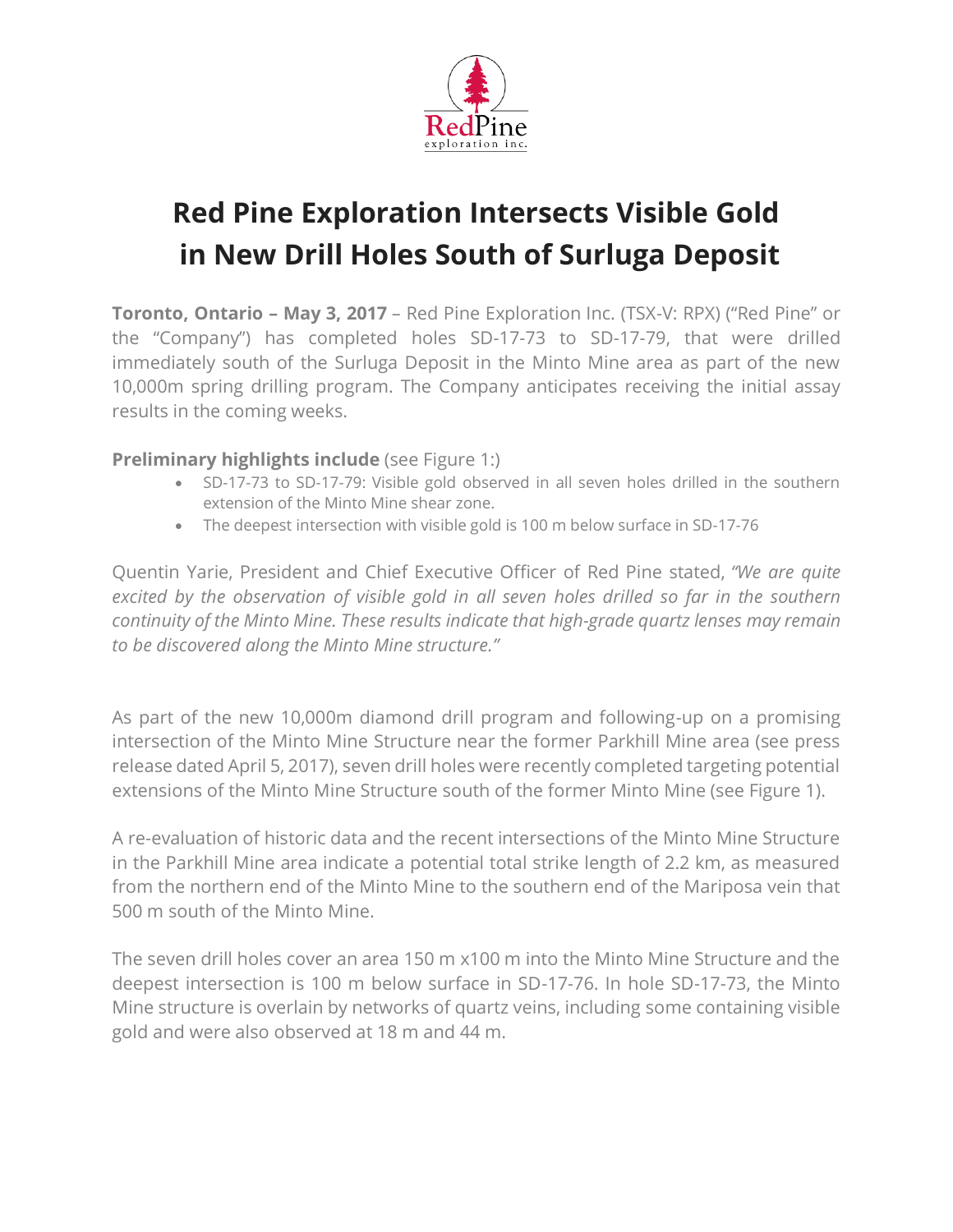

The on-going drilling in the Minto Mine area is designed to infill the 1 km strike length of the Minto Mine Structure that separates the former Minto mine (23,000 ounces @ 12.56 g/t gold )<sup>3</sup> from the form Parkhill mine (54,298 ounces @ 14.81 g/t gold)<sup>1</sup>.



**Figure 1. Fall/Winter 2016/17 Drill Program – Location of drill holes**

## **Wawa Gold Project**

The Wawa Gold property package consists of over 5,000 hectares and hosts several former mines with a combined historic production of 120,000 oz gold. To date, the largest gold deposit on the property is the Surluga deposit, which hosts a NI 43-101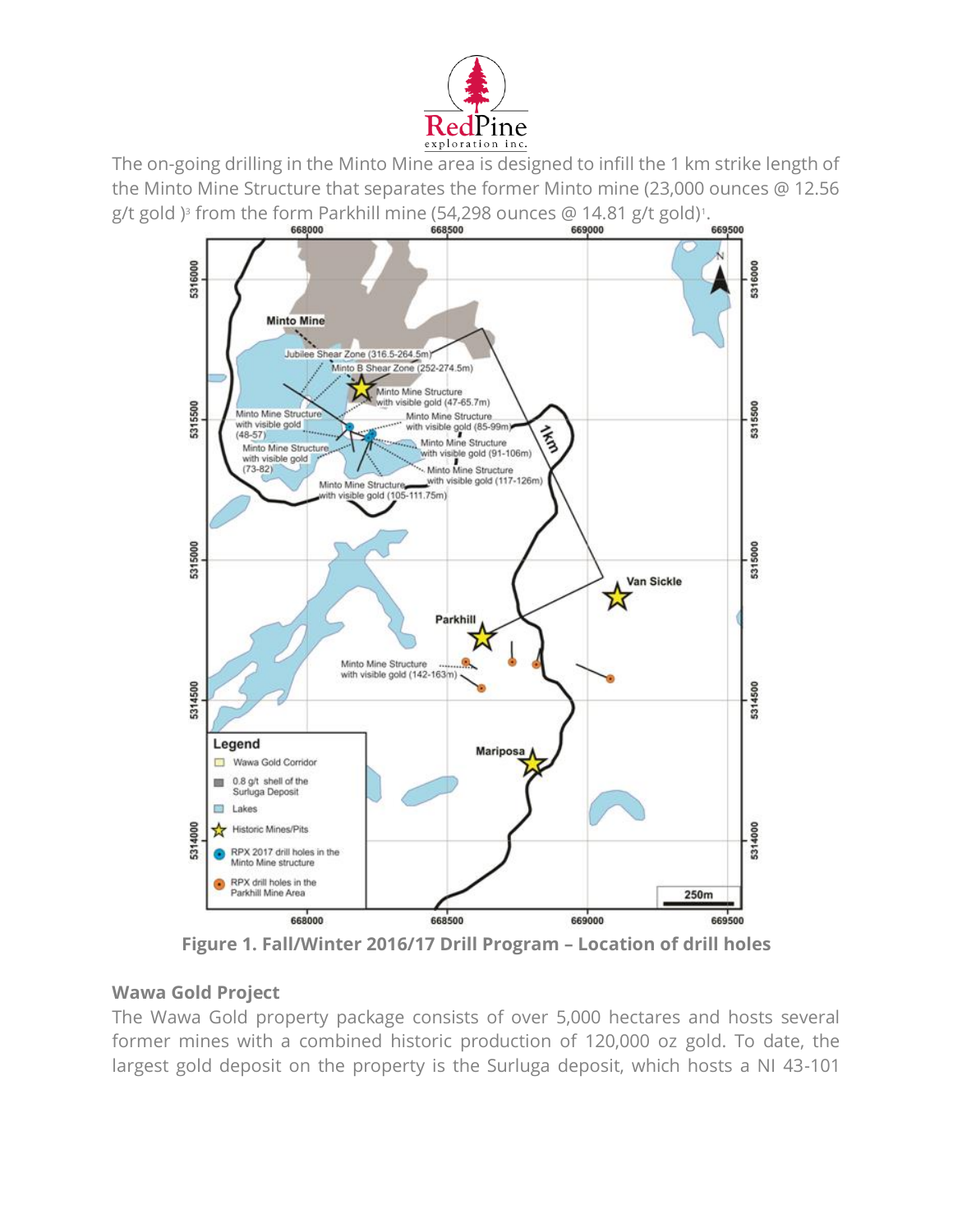

Inferred Resource of 1,088,000 oz gold at an average grade of 1.71 g/t using a 0.5 g/t cutoff contained within 19.82 million tonnes<sup>2</sup>.

Exploration work by Red Pine during the past 12 months has involved the ongoing sampling of 42,000 metres of historic core that was never sampled by previous operators of the project (initiated in February 2016) and the completion in March 2017 of a 6,000 metre drill program (initiated in November 2016). This drill program is being currently followed by a new 10,000-metre drill program that was initiated in April 2017.

The goal of these sampling and drill programs is to fill-in gaps within the resource estimate with the expectation that it will lead to the definition of additional gold resources. The sampling and drill programs are expected to continue throughout 2017 and will be followed by an update to the NI 43-101 resource estimate.

## **On-site Quality Assurance/Quality Control ("QA/QC") Measures**

Drill core samples were transported in security-sealed bags for analyses to SGS in Cochrane, Ontario. Individual samples are labeled, placed in plastic sample bags and sealed. Groups of samples are then placed into durable rice bags and then shipped. The remaining coarse reject portions of the samples remain in storage if further work or verification is needed.

Red Pine has implemented a quality-control program to comply with best practices in the sampling and analysis of drill core. As part of its QA/QC program, Red Pine inserts external gold standards (low to high grade) and blanks every 20 samples in addition to random standards, blanks, and duplicates.

#### **Qualified Person**

Quentin Yarie, PGeo., is the qualified person responsible for preparing, supervising and approving the scientific and technical content of this news release.

#### **About Red Pine Exploration Inc.**

Red Pine Exploration Inc. is a gold and base-metals exploration company headquartered in Toronto, Ontario, Canada. The Company's common shares trade on the TSX Venture Exchange under the symbol "RPX".

Red Pine has a 60% interest in the Wawa Gold Project with Citabar LLP. holding the remaining 40% interest. Red Pine is the Operating Manager of the Project and is focused on expanding the existing gold resource on the property.

For more information about the Company visit [www.redpineexp.com](http://www.redpineexp.com/)